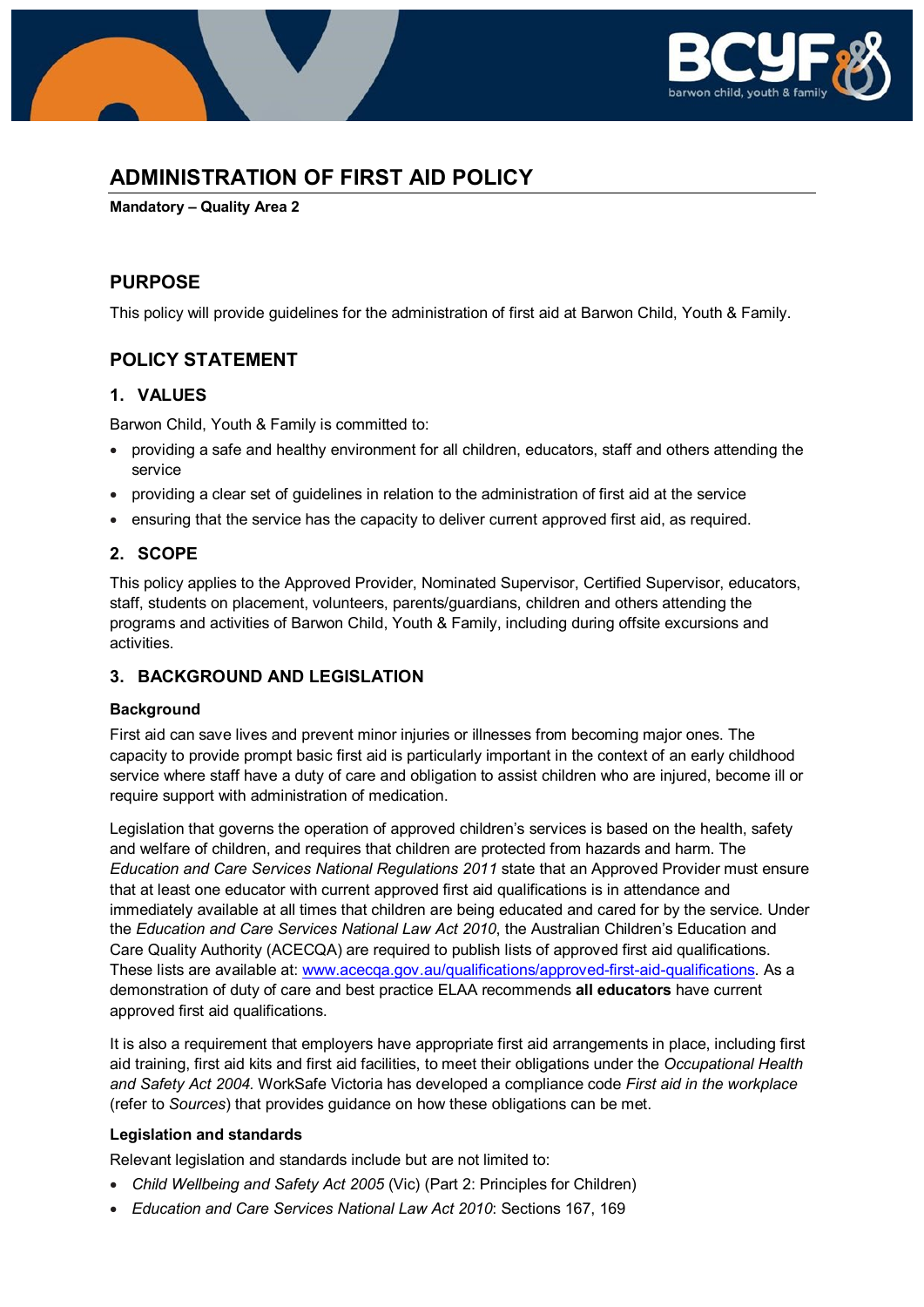- *Education and Care Services National Regulations 2011*: Regulations 87, 89, 136, 137(1)(e), 168(2)(a), 245
- *National Quality Standard*, Quality Area 2: Children's Health and Safety Standard 2.3: Each child is protected
	- *i)* Element 2.3.2: Every reasonable precaution is taken to protect children from harm and any hazard likely to cause injury
- *Occupational Health and Safety Act 2004*

The most current amendments to listed legislation can be found at:

- Victorian Legislation Victorian Law Today:<http://www.legislation.vic.gov.au/>
- Commonwealth Legislation ComLaw:<http://www.comlaw.gov.au/>

### **4. DEFINITIONS**

The terms defined in this section relate specifically to this policy. For commonly used terms e.g. Approved Provider, Nominated Supervisor, Regulatory Authority etc. refer to the *General Definitions* section of this manual.

**Approved first aid qualification:** A list of approved first aid qualifications, anaphylaxis management and emergency asthma management training is published on the ACECQA website: [www.acecqa.gov.au](http://www.acecqa.gov.au/)

*AV How to Call Card***:** A card that the service has completed containing all the information that Ambulance Victoria will request when phoned. A sample card can be downloaded from: <http://www.ambulance.vic.gov.au/Education/Calling-Triple-0.html>

**Duty of care:** A common law concept that refers to the responsibilities of organisations to provide people with an adequate level of protection against harm and all reasonable foreseeable risk of injury.

**First aid:** The provision of initial care in response to an illness or injury. It generally consists of a series of techniques to preserve life, protect a person (particularly if unconscious), prevent a condition worsening and promote recovery. First aid training should be delivered by approved first aid providers, and a list is published on the ACECQA website: [www.acecqa.gov.au/qualifications/approved-first-aid](http://www.acecqa.gov.au/qualifications/approved-first-aid-qualifications)[qualifications](http://www.acecqa.gov.au/qualifications/approved-first-aid-qualifications)

**First aid kit:** The Compliance Code *First aid in the workplace*, developed by WorkSafe Victoria, lists the minimum requirements for a first aid kit. *First aid in the workplace* is available at: [www.worksafe.vic.gov.au](http://www.worksafe.vic.gov.au/)

**Incident, Injury, Trauma and Illness Record:** Contains details of any incident, injury, trauma or illness that occurs while the child is being educated and cared for by the service. Any incident, injury, trauma or illness must be recorded as soon as is practicable but not later than 24 hours after the occurrence. Details required include the:

- name and age of the child
- circumstances leading to the incident, injury, trauma or illness (including any symptoms)
- time and date
- details of action taken by the service including any medication administered, first aid provided or medical personnel contacted
- details of any witnesses
- names of any person the service notified or attempted to notify, and the time and date of this
- signature of the person making the entry, and time and date of this.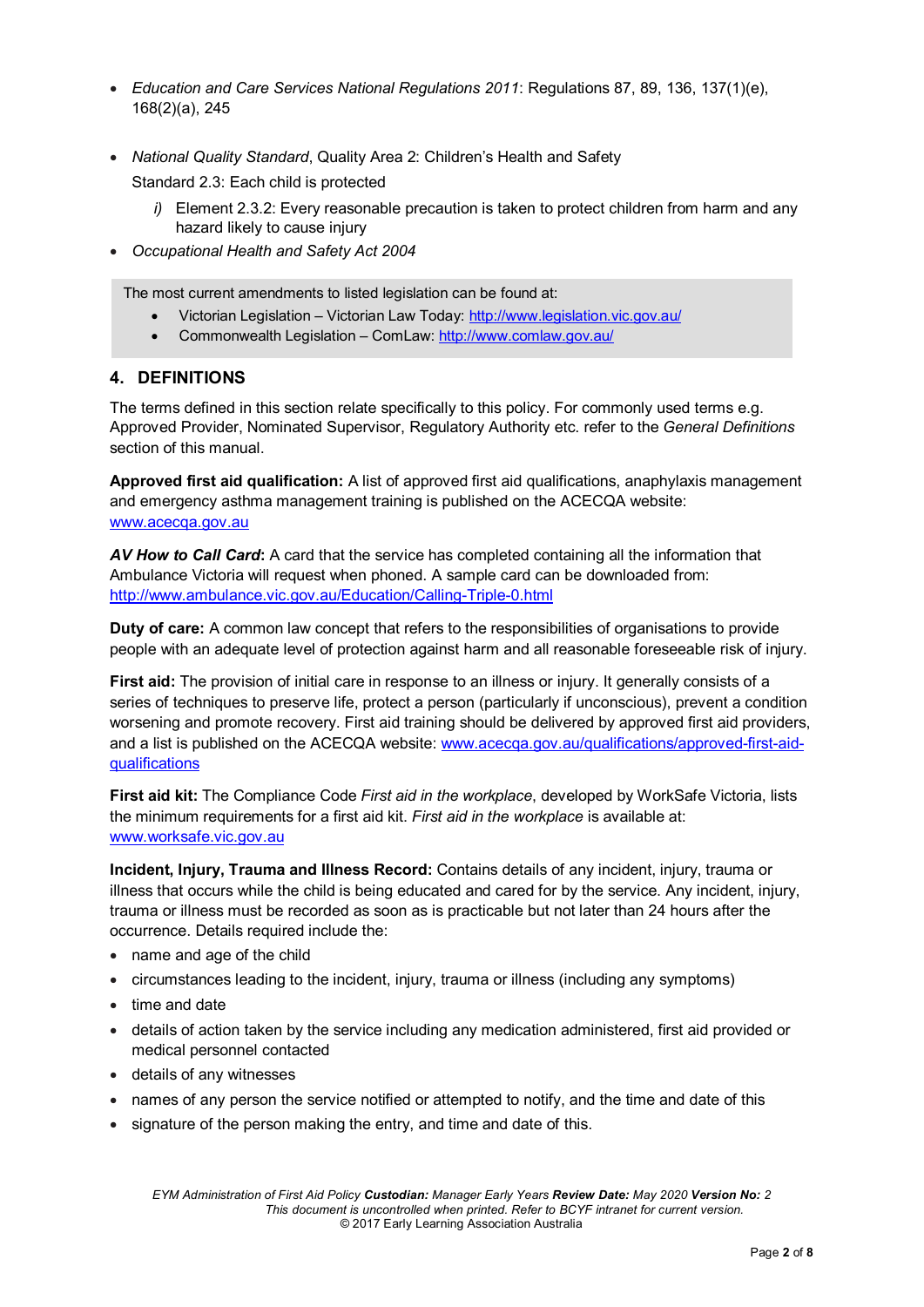These details need to be kept for the period of time specified in Regulation 183. A sample *Incident, Injury, Trauma and Illness Record* is available on the ACECQA website.

**Medication record:** Contains details for each child to whom medication is to be administered by the service. This includes the child's name, signed authorisation to administer medication and a record of the medication administered, including time, date, dosage, manner of administration, name and signature of person administering the medication and of the person checking the medication, if required (Regulation 92). A sample medication record is available on the ACECQA website.

**Resuscitation flowchart:** Outlines the six steps involved in resuscitation: danger, response, airways, breathing, compression and defibrillation. The Australian Resuscitation Council provides flowcharts for the resuscitation of adults and children free of charge at: [www.resus.org.au/flowcharts.htm](http://www.resus.org.au/flowcharts.htm)

**Serious incident:** An incident resulting in the death of a child, or an injury, trauma or illness for which the attention of a registered medical practitioner, emergency services or hospital is sought or should have been sought. This also includes an incident in which a child appears to be missing, cannot be accounted for, is removed from the service in contravention of the regulations or is mistakenly locked in/out of the service premises (Regulation 12). A serious incident should be documented in an *Incident, Injury, Trauma and Illness Record* (sample form available on the ACECQA website) as soon as possible and within 24 hours of the incident. The Regulatory Authority (DEECD) must be notified within 24 hours of a serious incident occurring at the service (Regulation 176(2)(a)). Records are required to be retained for the periods specified in Regulation 183.

### **5. SOURCES AND RELATED POLICIES**

#### **Sources**

- Ambulance Victoria: [www.ambulance.vic.gov.au](http://www.ambulance.vic.gov.au/)
- Australian Children's Education and Care Quality Authority (ACECQA): [www.acecqa.gov.au](http://www.acecqa.gov.au/)
- Australian Red Cross: [www.redcross.org.au](http://www.redcross.org.au/)
- St John Ambulance Australia (Vic): [www.stjohnvic.com.au](http://www.stjohnvic.com.au/)
- *First aid in the workplace*: [www.worksafe.vic.gov.au](http://www.worksafe.vic.gov.au/)

#### **Service policies**

- *Administration of Medication Policy*
- *Anaphylaxis Policy*
- *Asthma Policy*
- *Dealing with Infectious Diseases Policy*
- *Dealing with Medical Conditions Policy*
- *Diabetes Policy*
- *Emergency and Evacuation Policy*
- *Epilepsy Policy*
- *Excursions and Service Events Policy*
- *Incident, Injury, Trauma and Illness Policy*
- *Staffing Policy*

### **PROCEDURES**

#### **The Approved Provider is responsible for:**

- ensuring that every reasonable precaution is taken to protect children at the service from harm and hazards that are likely to cause injury (Section 167)
- assessing the first aid requirements for the service. A first aid risk assessment can assist with this process (refer to Attachment 1 – Sample first aid risk assessment form)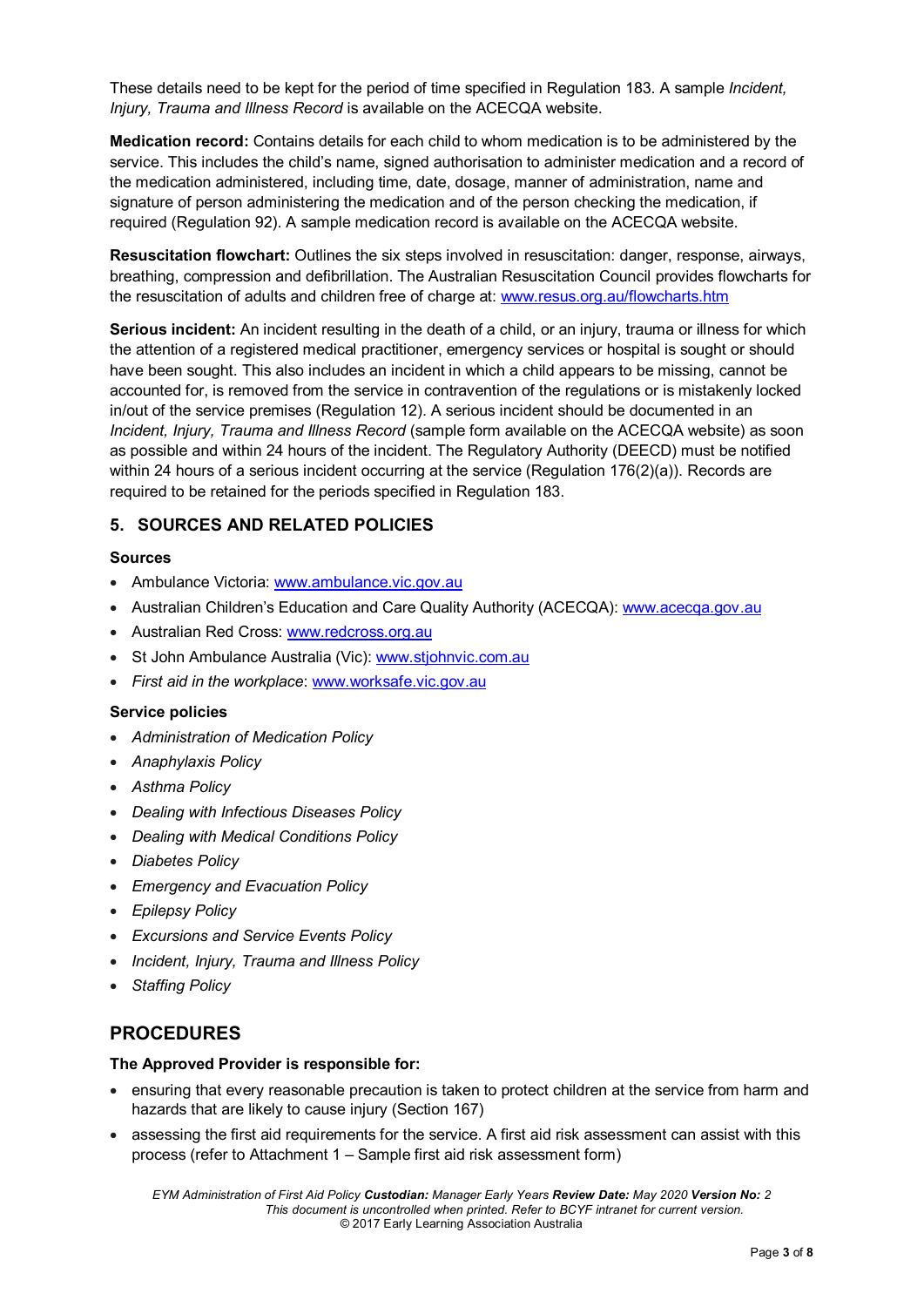- ensuring that at least one educator with current approved first aid qualifications (refer to *Definitions*) is in attendance and immediately available at all times that children are being educated and cared for by the service (Regulation 136(1)(a)). This can be the same person who has anaphylaxis management training and emergency asthma management training, also required under the **Regulations**
- appointing an educator to be the **nominated first aid officer**. This is a legislative requirement where there are 10 or more employees but is also considered best practice where there are fewer than 10 employees
- advising families that a list of first aid and other health products used by the service is available for their information, and that first aid kits can be inspected on request
- providing and maintaining an appropriate number of up-to-date, fully-equipped first aid kits that meet Australian Standards (refer to *Definitions*). The appropriate number of kits will depend on the number of children in the service, the number of rooms and their proximity to each other, and distances from outdoor spaces to the nearest kit
- ensuring a risk assessment is conducted prior to an excursion to identify risks to health, safety, or wellbeing and specifying how these risks will be managed and minimised (Regulations 100, 101)
- providing and maintaining a portable first aid kit that can be taken offsite for excursions and other activities
- ensuring that first aid training details are recorded on each staff member's record
- ensuring safety signs showing the location of first aid kits are clearly displayed
- ensuring there is an induction process for all new staff, casual and relief staff, that includes providing information on the location of first aid kits and specific first aid requirements
- ensuring that parents are notified within 24 hours if their child is involved in an incident, injury, trauma or illness at the service and recording details on the *Incident, Injury, Trauma and Illness Record* (refer to *Definitions*)
- ensuring that staff are offered support and debriefing following a serious incident requiring the administration of first aid (refer to *Incident, Injury, Trauma and Illness Policy*)
- ensuring a resuscitation flow chart (refer to *Definitions*) is displayed in a prominent position in the indoor and outdoor environments of the service
- keeping up to date with any changes in procedures for administration of first aid and ensuring that all educators are informed of these changes.

#### **The Nominated Supervisor is responsible for:**

- ensuring that every reasonable precaution is taken to protect children at the service from harm and hazards that are likely to cause injury (Section 167)
- ensuring that the prescribed educator-to-child ratios are met at all times (refer to *Supervision of Children Policy*)
- ensuring that all educators' approved first aid qualifications, anaphylaxis management training and emergency asthma management training are current, meet the requirements of the National Act (Section 169(4)) and National Regulations (Regulation 137), and are approved by ACECQA (refer to *Sources)*
- ensuring a risk assessment is conducted prior to an excursion to identify risks to health, safety or wellbeing and specifying how these risks will be managed and minimised (Regulations 100, 101)
- ensuring a portable first aid kit is taken on all excursions and other offsite activities (refer to *Excursions and Service Events Policy*)
- ensuring that the Ambulance Victoria *AV How to Call Card* (refer to *Sources*) is displayed near all telephones.

#### **The nominated first aid officer is responsible for:**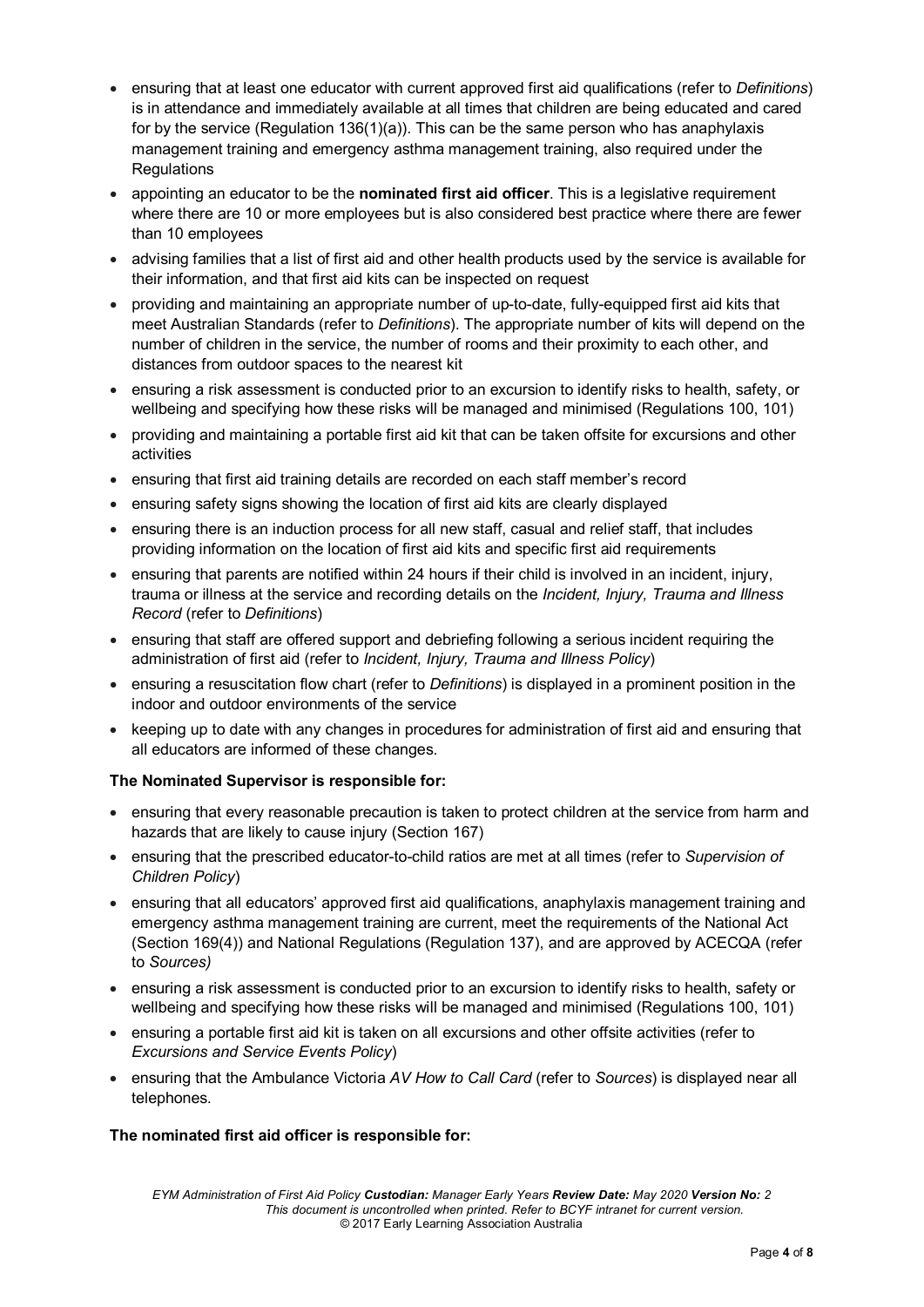- maintaining a current approved first aid qualification (refer to *Definitions*)
- monitoring the contents of all first aid kits and arranging with the Approved Provider for replacement of stock, including when the use-by date has been reached
- disposing of out-of-date materials appropriately
- ensuring a portable first aid kit is taken on all excursions and other offsite activities (refer to *Excursions and Service Events Policy*)
- keeping up to date with any changes in the procedures for the administration of first aid.

### **Certified Supervisors and other educators are responsible for:**

- implementing appropriate first aid procedures when necessary
- maintaining current approved first aid qualifications, and qualifications in anaphylaxis management and emergency asthma management, as required
- practicing CPR and administration of an auto-injector at least annually (in accordance with other service policies)
- ensuring that all children are adequately supervised (refer to the *Supervision of Children Policy*) while providing first aid and comfort for a child involved in an incident or suffering trauma
- ensuring that the details of any incident requiring the administration of first aid are recorded on the *Incident, Injury, Trauma and Illness Record* (refer to *Definitions*)
- notifying the Approved Provider or Nominated Supervisor six months prior to the expiration of their first aid, asthma or anaphylaxis accredited training
- conducting a risk assessment prior to an excursion to identify risks to health, safety or wellbeing and specifying how these risks will be managed and minimised (Regulations 100, 101).

### **Parents/guardians are responsible for:**

- providing the required information for the service's medication record (refer to *Definitions)*
- providing written consent (via the enrolment record) for service staff to administer first aid and call an ambulance, if required
- being contactable, either directly or through emergency contacts listed on the child's enrolment record, in the event of an incident requiring the administration of first aid.

### **Volunteers and students, while at the service, are responsible for following this policy and its procedures.**

## **EVALUATION**

In order to assess whether the values and purposes of the policy have been achieved, the Approved Provider will:

- regularly check staff files to ensure details of approved first aid qualifications have been recorded and are current
- monitor the implementation, compliance, complaints and incidents in relation to this policy
- review the first aid procedures following an incident to determine their effectiveness
- regularly seek feedback from the nominated first aid officer and everyone affected by the policy regarding its effectiveness
- keep the policy up to date with current legislation, research, policy and best practice
- consider the advice of relevant bodies or organisations such as Australian Red Cross and St John Ambulance when reviewing this policy
- revise the policy and procedures as part of the service's policy review cycle, or as required
- notify parents/guardians at least 14 days before making any changes to this policy or its procedures.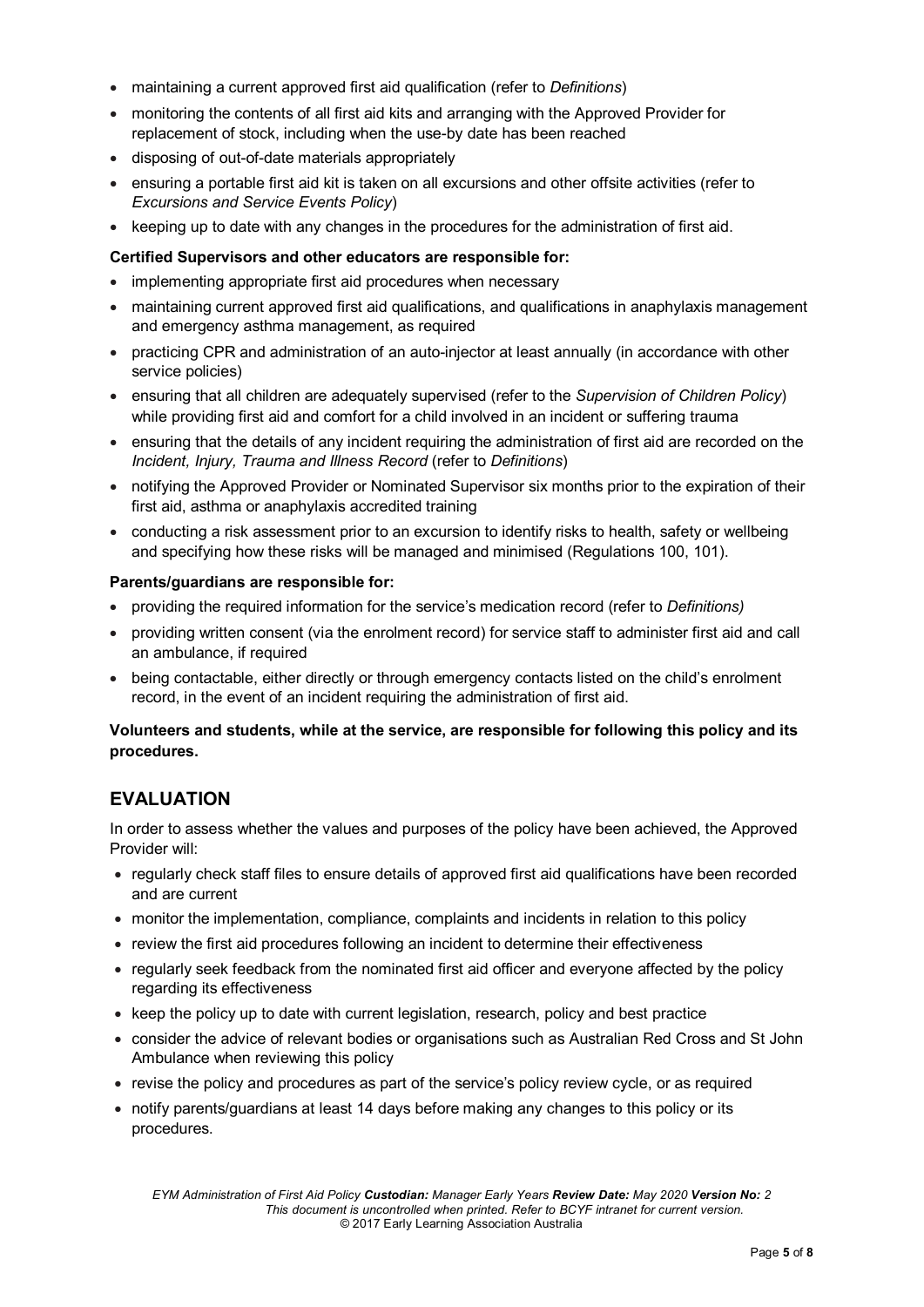## **ATTACHMENTS**

• Attachment 1: Sample first aid risk assessment form

## **AUTHORISATION/DOCUMENT HISTORY**

This policy was initially adopted by the Approved Provider of Glastonbury Community Services (now Barwon, Child Youth & Family) education and care services on 7 October 2013.

| <b>Version</b><br><b>Number</b> | <b>Approval Date</b>                      | <b>Approved By</b>                              | <b>Brief Description</b>                                                      |
|---------------------------------|-------------------------------------------|-------------------------------------------------|-------------------------------------------------------------------------------|
| V1                              | April 2016                                | Executive<br>Director Client<br><b>Services</b> | Glastonbury Community Services policy reviewed and<br>reformatted under BCYF. |
| V <sub>2</sub>                  | May 2018                                  | Executive<br>Director Client<br><b>Services</b> | Policy reviewed against the National Quality Framework                        |
| <b>Author</b>                   | Manager Early Years                       |                                                 |                                                                               |
| <b>Reviewer</b>                 | <b>Executive Director Client Services</b> |                                                 |                                                                               |

## **REVIEW DATE: MAY 2020**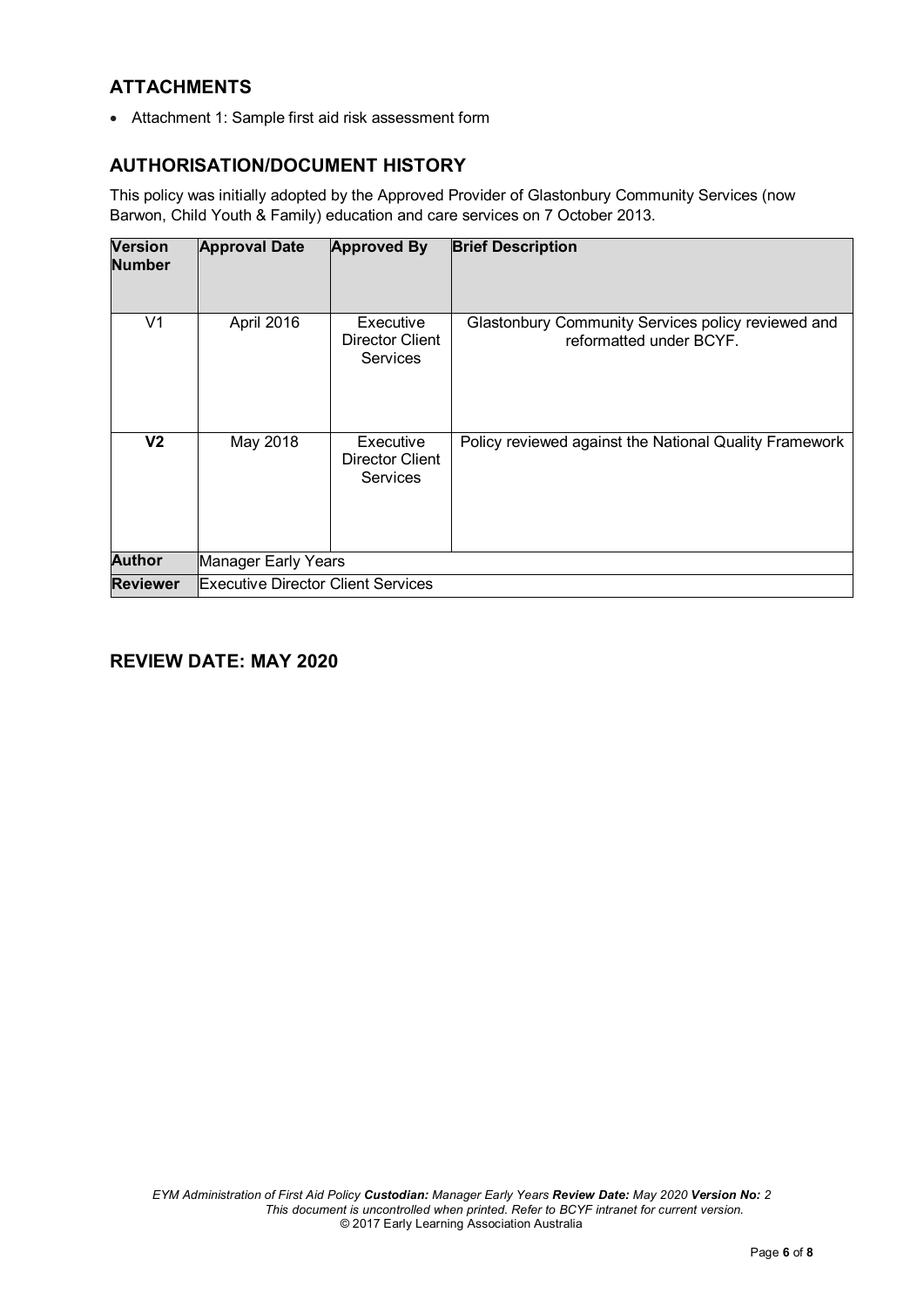## **ATTACHMENT 1 Sample first aid risk assessment form**

This template can be used to assess the first aid requirements for the service. Consultation is an important aspect of first aid risk assessment and management. The Approved Provider and educators should use this as a guide only and may identify other areas specific to their service.

| 1.  | How many people work at the<br>service (estimate for most<br>days)?                                                                                                                      |                                     |                       |
|-----|------------------------------------------------------------------------------------------------------------------------------------------------------------------------------------------|-------------------------------------|-----------------------|
| 2.  | How many children are<br>enrolled at the service (write<br>the number)?                                                                                                                  |                                     |                       |
| 3.  | Do people regularly work in the<br>service after hours?                                                                                                                                  |                                     |                       |
| 4.  | Do people work on their own<br>after hours, including on<br>weekends? If yes,<br>approximately how many, how<br>often and for how long at any<br>one time?                               |                                     |                       |
| 5.  | Describe the nature of<br>incidents, injuries or illnesses<br>that have occurred in the<br>service over the last 12 months<br>(if possible, attach a summary<br>of the incident reports) |                                     |                       |
| 6.  | Where is the nearest medical<br>service and how long would it<br>take to get an injured person to<br>this service?                                                                       |                                     |                       |
| 7.  | Where is the nearest major<br>hospital with a 24-hour<br>accident and emergency<br>service? How long would it<br>take to get an injured person to<br>this hospital?                      |                                     |                       |
| 8.  | What type of, and how many,<br>first aid kits are available at the<br>service?                                                                                                           |                                     |                       |
| 9.  | Are the contents of first aid kits<br>complete and up to date as per<br>the contents list?                                                                                               |                                     |                       |
| 10. | Where are the first aid kits<br>located?                                                                                                                                                 |                                     |                       |
| 11. | How many current first aid<br>officers are there at the<br>service? (List the number,<br>approved first aid qualifications<br>and qualification expiry dates)                            |                                     |                       |
| 12. | Identify and list specific<br>hazards and where they may<br>be located                                                                                                                   | <b>Hazards</b><br>Cleaning products | Location<br>Storeroom |

*EYM Administration of First Aid Policy Custodian: Manager Early Years Review Date: May 2020 Version No: 2 This document is uncontrolled when printed. Refer to BCYF intranet for current version.* © 2017 Early Learning Association Australia